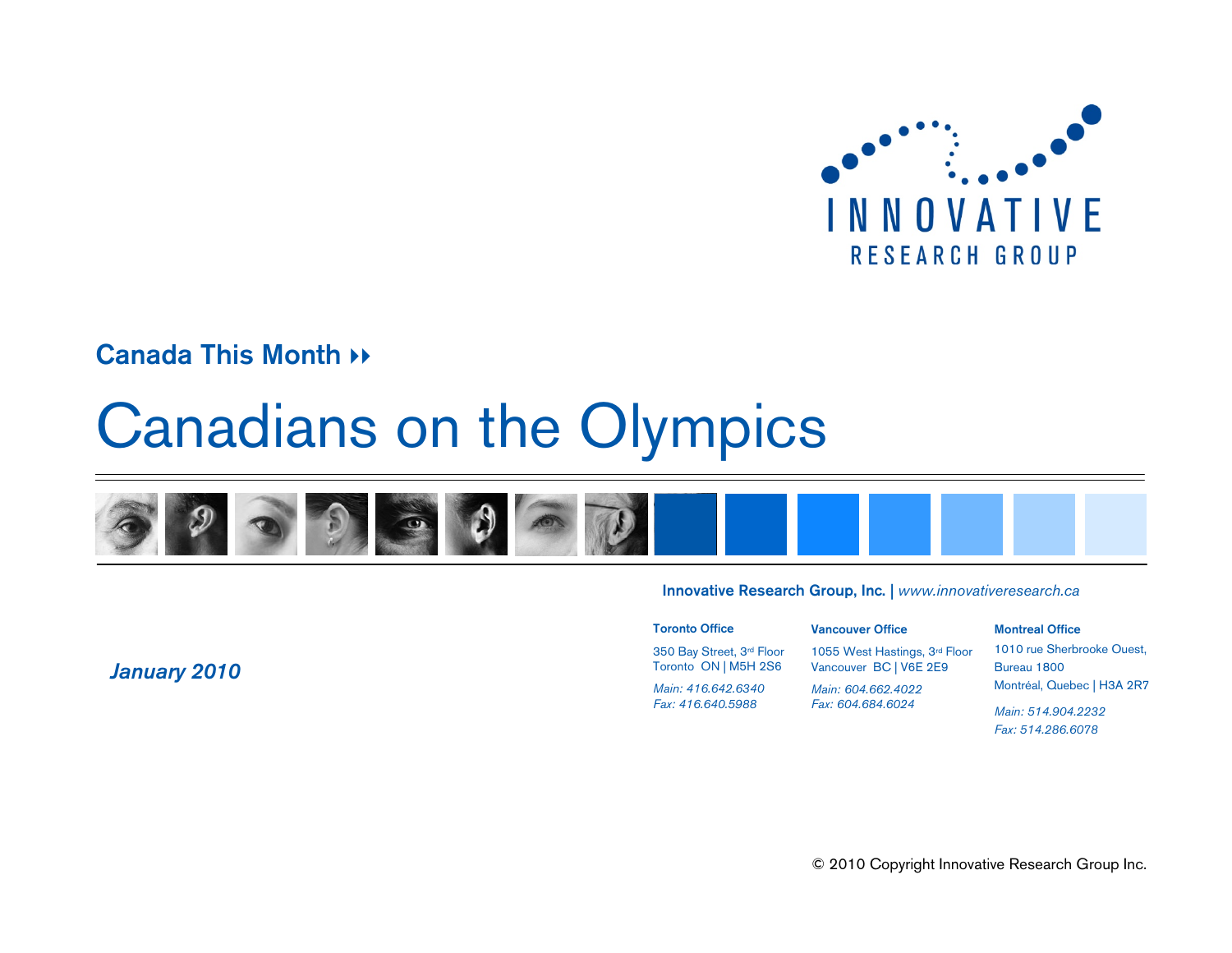## **Methodology**

- • The online survey was conducted among current members of INNOVATIVE's Canada 20/20 panel, from December 17th 2009 to January 4th, 2010.
- $\bullet$  The Canada 20/20 Panel is recruited from a wide variety of sources to be representative of the known distribution of Canadians by age, gender, region, and language.
- $\bullet$  Each survey is administered to a series of randomly selected sub samples of the panel and weighted according to Census data to ensure that the sample is representative of the age, gender, region and language breakdown of the Canadian population to provide results that are intended to approximate a probability sample.
- $\bullet$  Each panelist is provided with a unique url in their invitation so that only invited panel members are able to complete any specific survey. Each url can only be used to complete one survey.
- • The weighted total sample included 2,413 responses eligible for inclusion in our analysis. There were over samples in BC, Alberta and Ontario which brings the total sample to 3,480. An unweighted probability sample of 2,413 would have an estimated margin of error of  $\pm$ 1.7 percentage points, 19 times out of 20.
- $\bullet$  Note that we also present tracking results from our September 2009 survey conducted from September 17<sup>th</sup> to October 1st. The weighted total sample included  $2,549$ responses eligible for inclusion in our analysis.
- $\bullet$ The margin of error will be larger within each sub-grouping of the sample
- $\bullet$  Note: Graphs may not always total 100% due to rounding values rather than an error in the data. Sums are added before rounding numbers.

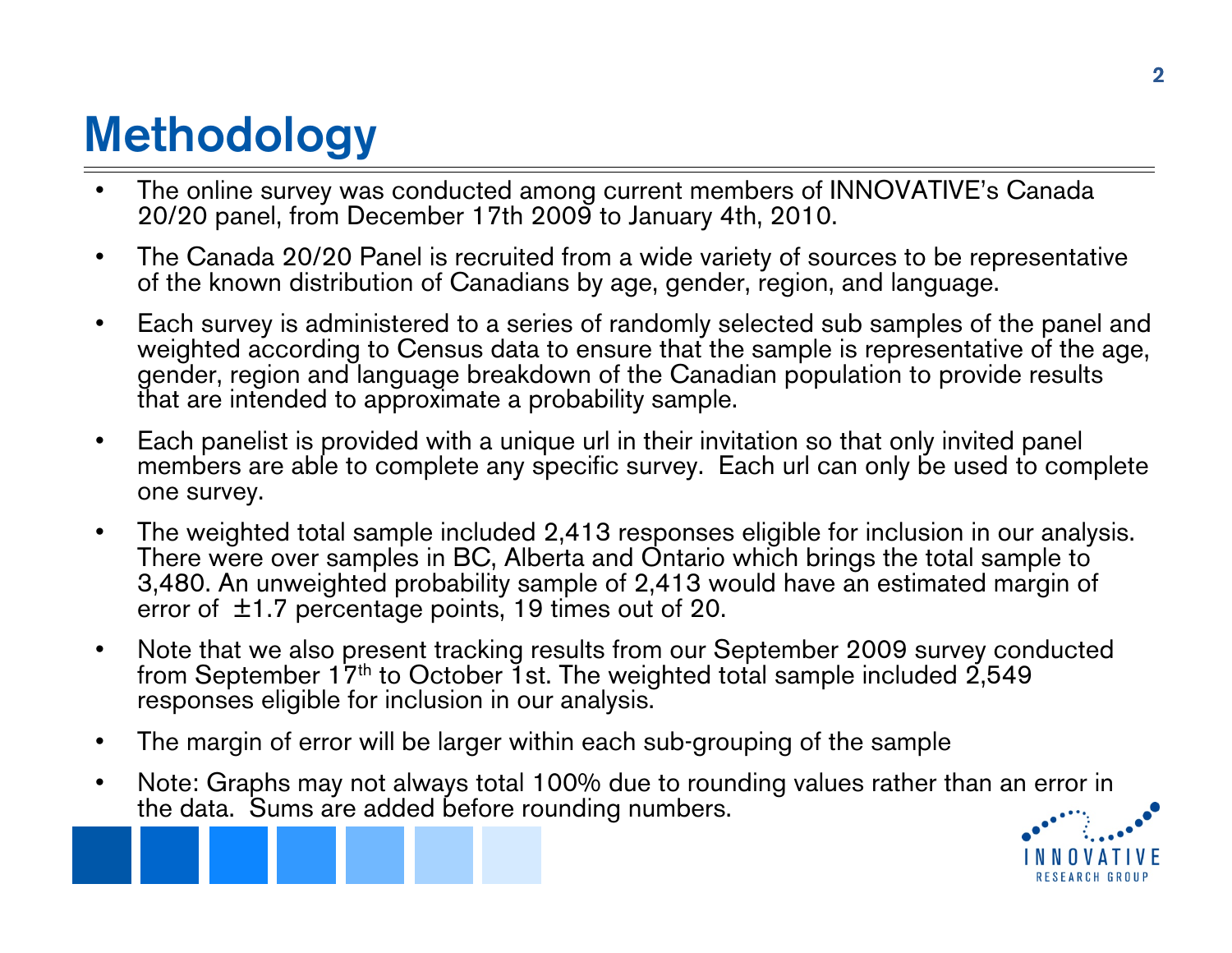## **Methodology**

- $\bullet$  Responses were weighted by age, sex and region using 2006 Census data from Statistics Canada.
- $\bullet$ The sample was divided into 6 regions:

|           | Sample size |
|-----------|-------------|
| <b>BC</b> | 328         |
| Alberta   | 235         |
| Prairies  | 143         |
| Ontario   | 922         |
| Québec    | 597         |
| Atlantic  | 188         |
| Canada    | 2413        |



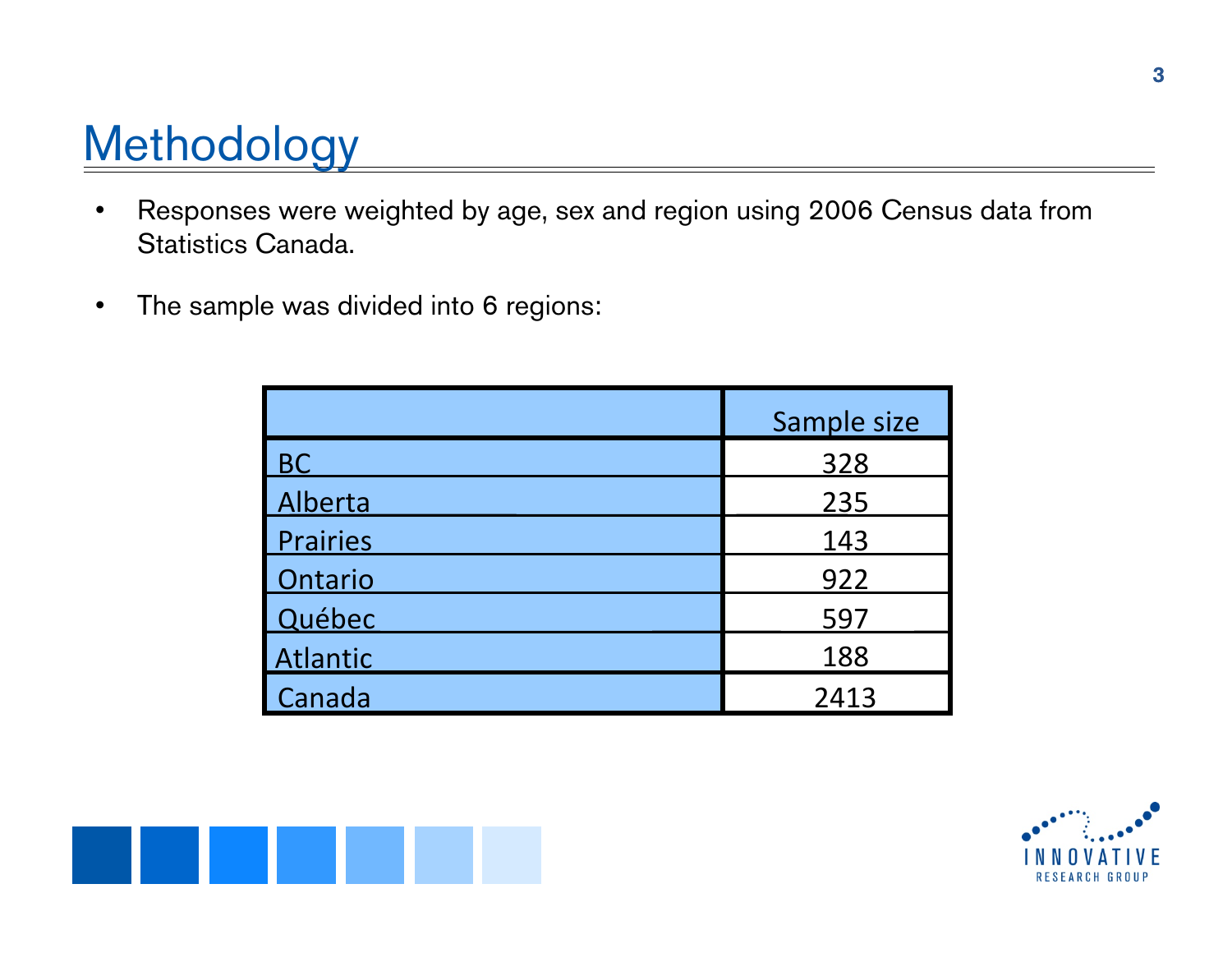### Excitement level unchanged nationally

**Q**

In February 2010, Vancouver and Whistler will be hosting the Winter Olympics. How excited are you personally about the Winter Olympics coming to Vancouver and Whistler? Is that…

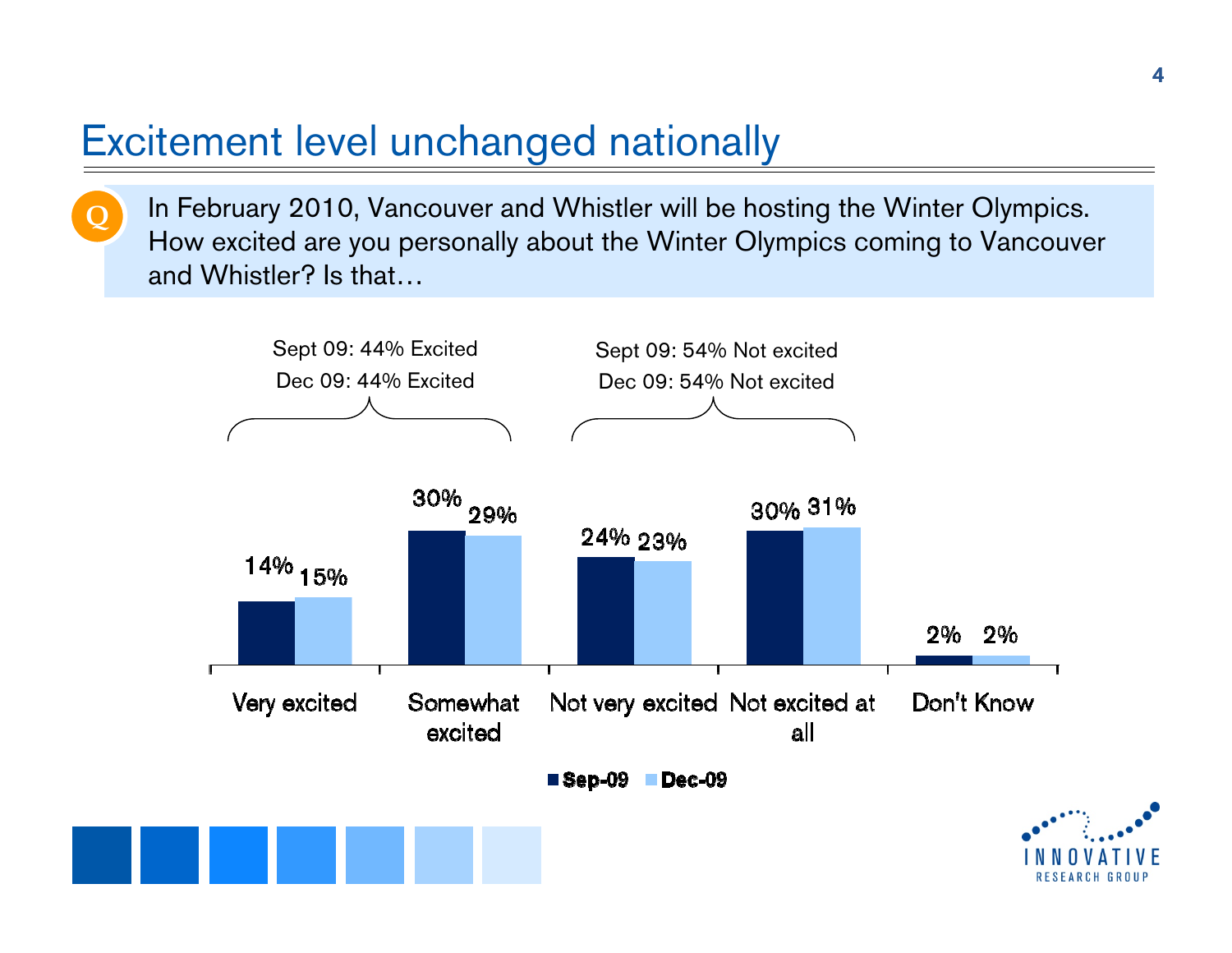#### Excitement rising in BC, but lags behind national average

**Q**

In February 2010, Vancouver and Whistler will be hosting the Winter Olympics. How excited are you personally about the Winter Olympics coming to Vancouver and Whistler? Is that… **[British Columbia only]**

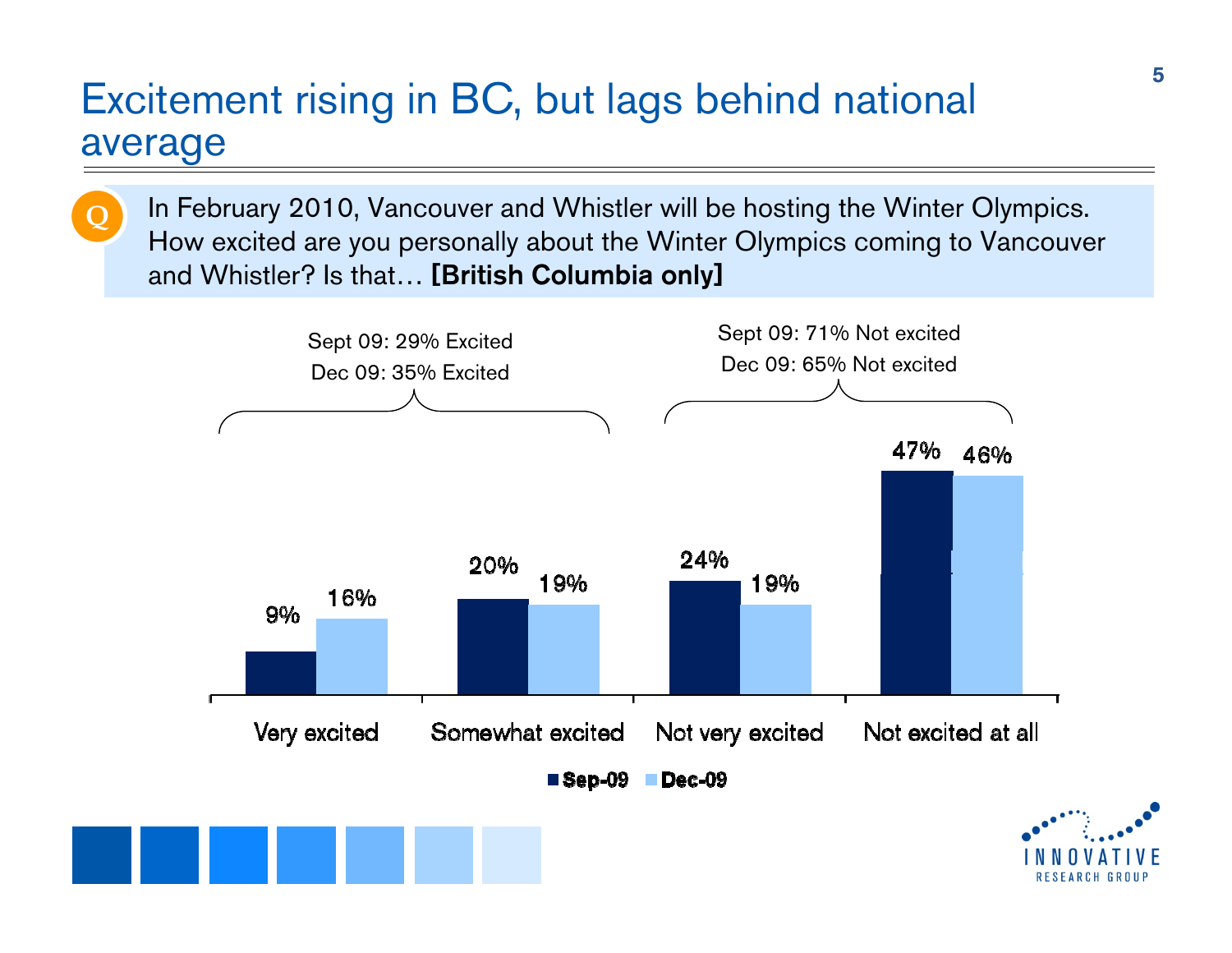### More British Columbians firming up plans to attend; two-thirds definitely not going

**Q**

Do you plan to attend the opening ceremony, the closing ceremony or some of the Olympic sports events this winter? **[British Columbia only]**

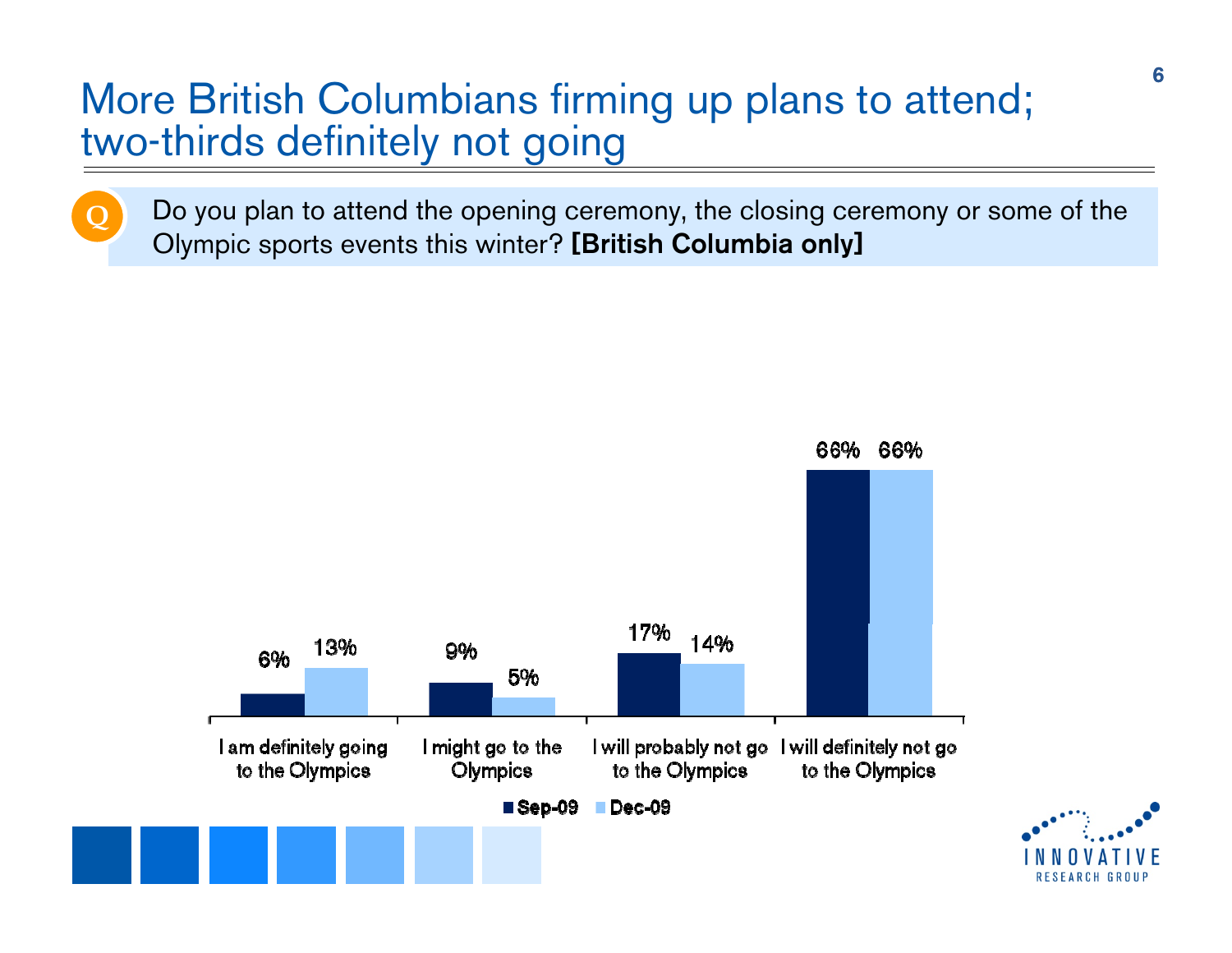#### Across the country, the jury is still out as to whether hosting the 2010 Olympics was a great idea or a mistake

**Q**

Based on what you have read, seen, and heard about the benefits and costs of the Olympics, which of the following statements best reflects your view as of today:

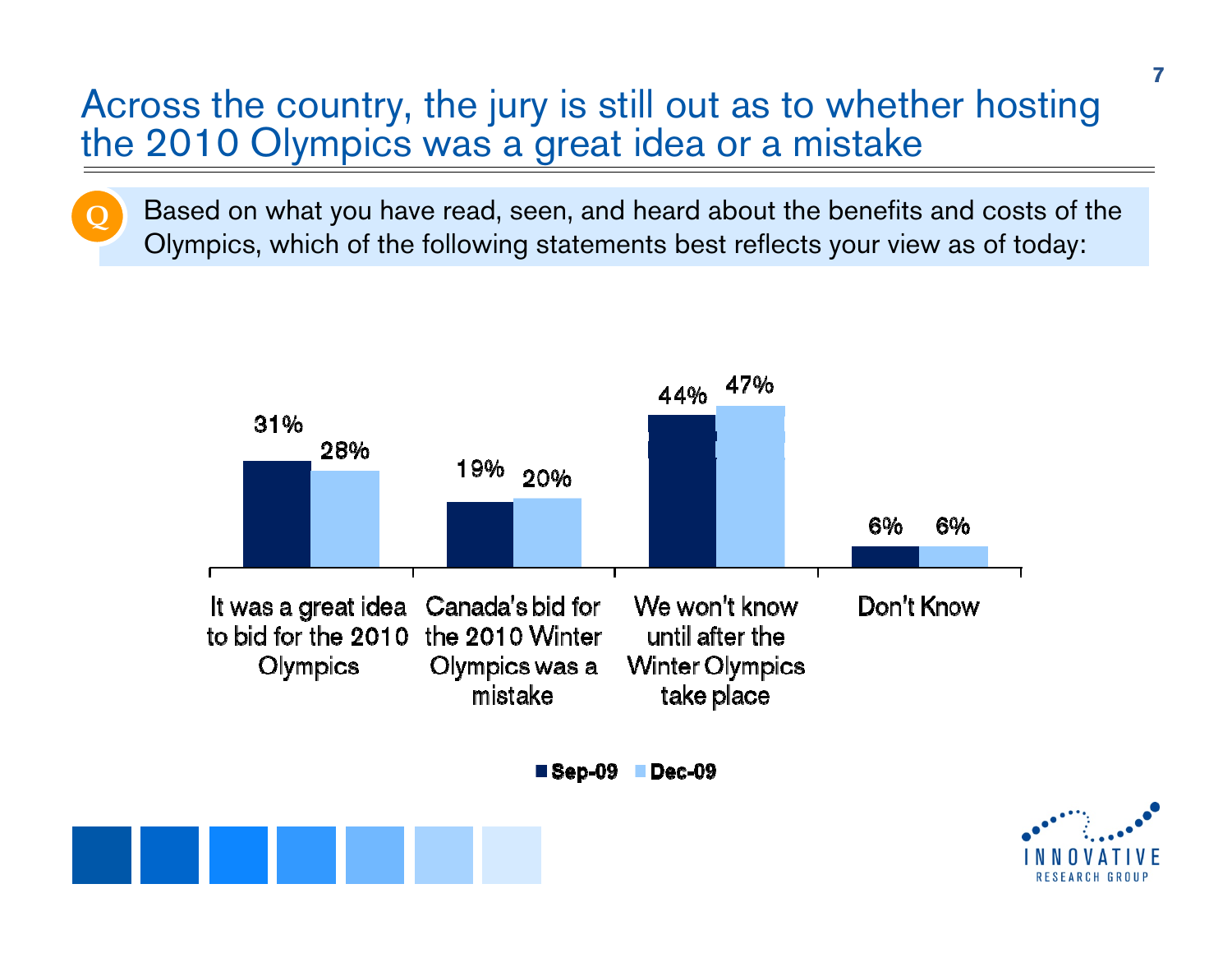#### In BC, slight movement in positive direction regarding the Olympic bid since September

**Q**

Based on what you have read, seen, and heard about the benefits and costs of the Olympics, which of the following statements best reflects your view as of today: **[British Columbia only]**

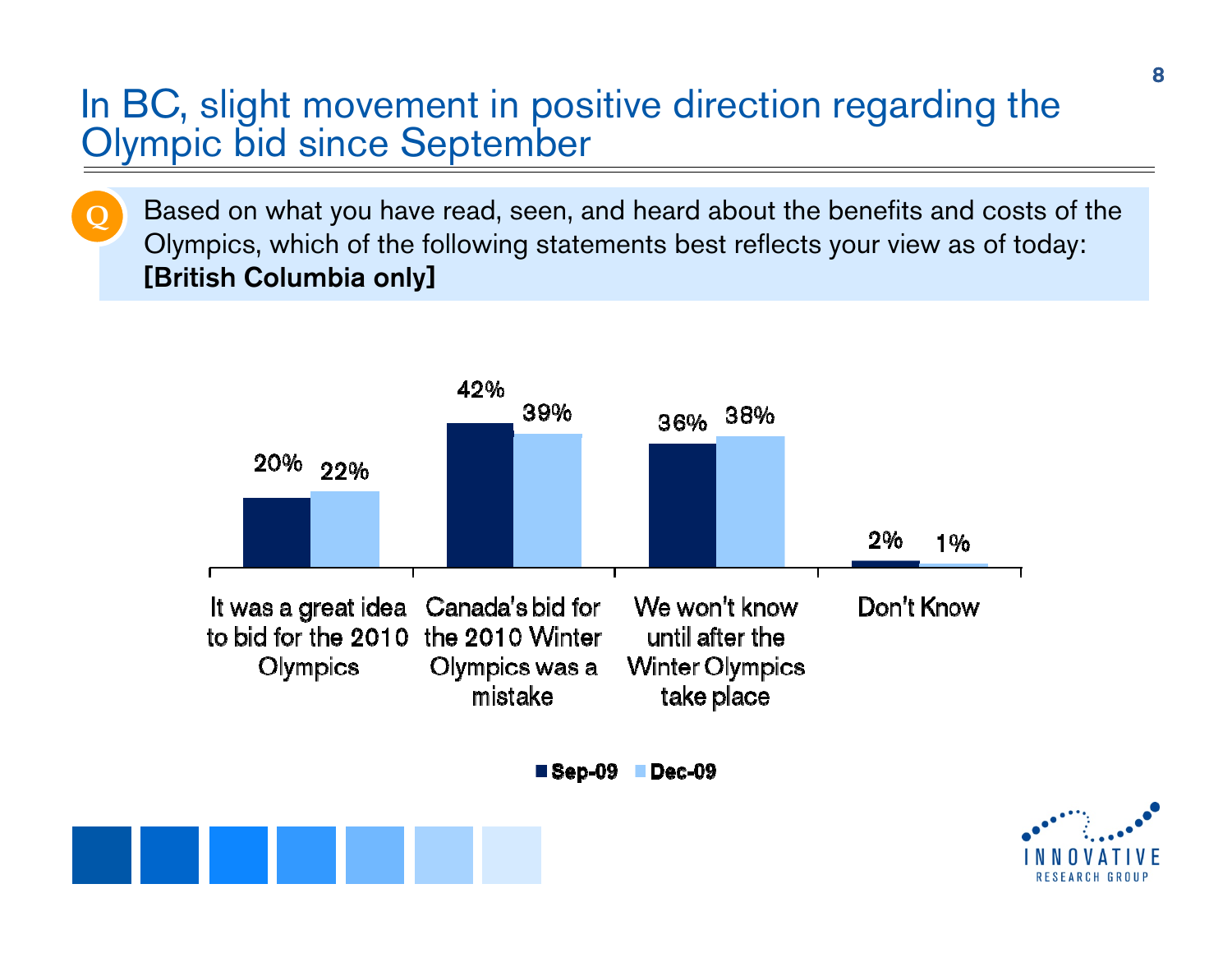#### About one-quarter of Canadians following torch relay closely; British Columbians less likely to be keeping tabs

How closely have you been following the Olympic torch relay:

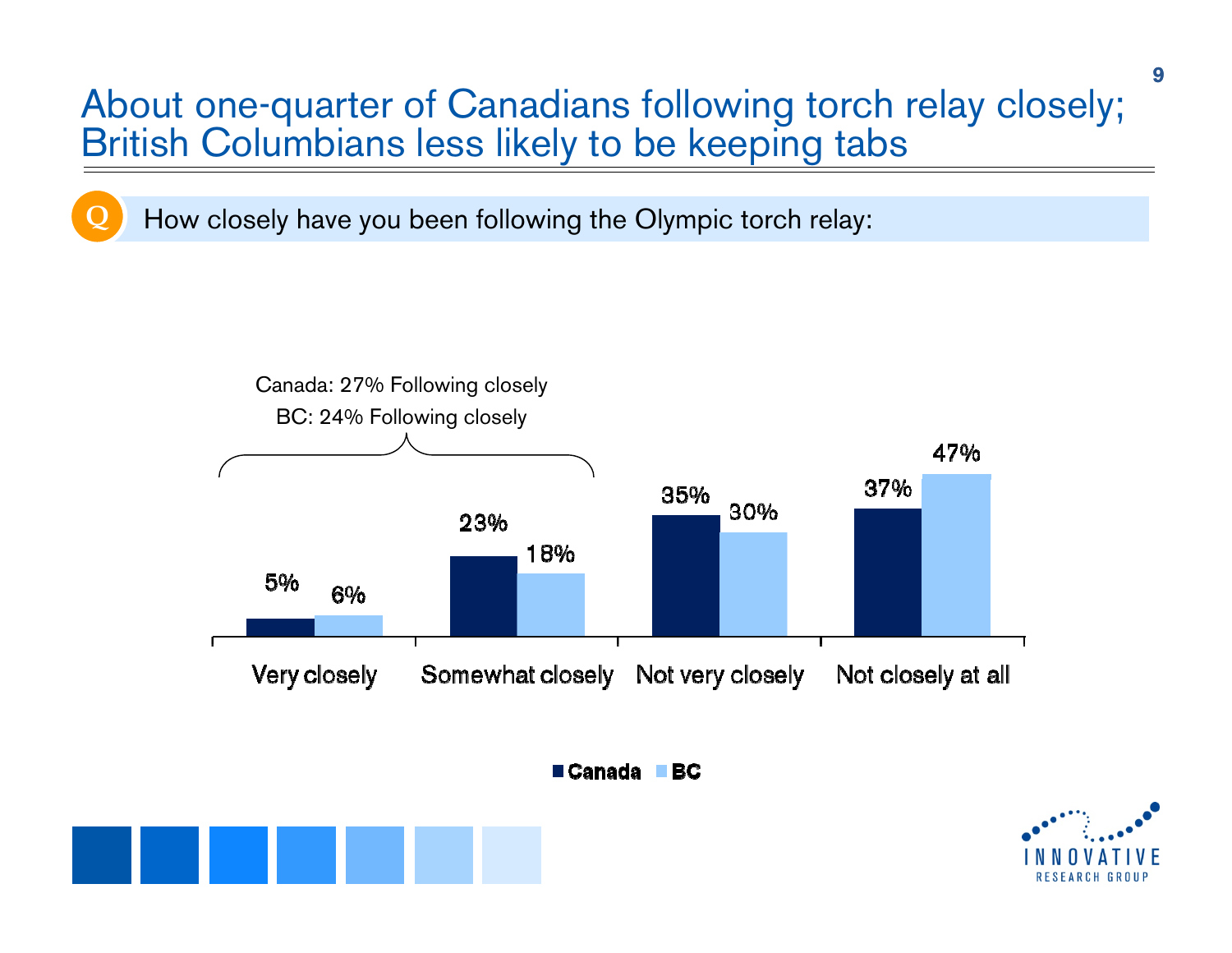#### Those paying attention to Torch relay reinforcing support for Olympics; but not enough to move support higher nationally

**Q**

Based on what you have read, seen, and heard about the benefits and costs of the Olympics, which of the following statements best reflects your view as of today: